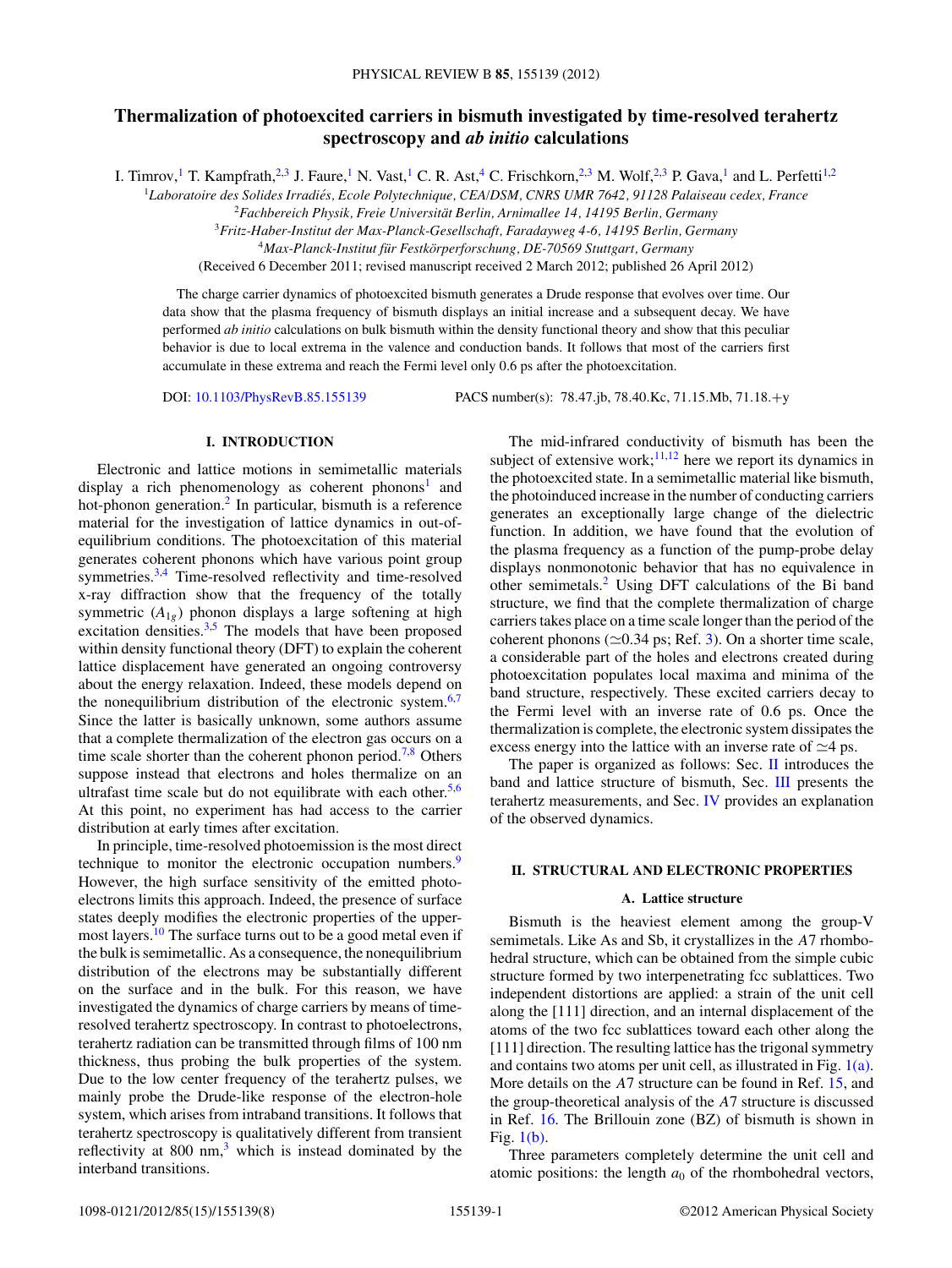<span id="page-1-0"></span>

FIG. 1. (Color online) (a) *A*7 rhombohedral unit cell of bismuth. (b) Brillouin zone with the usual notation for symmetry points (Ref. [13\)](#page-7-0). The principal crystallographic axes (trigonal, binary, and bisectrix) are indicated according to Ref. [14.](#page-7-0)

the rhombohedral angle  $\alpha$ , and the internal parameter  $\mu$ describing atomic positions along the trigonal axis: (*u*,*u*,*u*) and (−*u*,−*u*,−*u*). From x-ray diffraction measurements at a low temperature, $17$  the following parameters for the unit cell of Bi are found:  $a_0 = 4.7236$  Å,  $\alpha = 57.35^{\circ}$ , and  $u = 0.234$ (in units of  $a_0$ ). We have performed DFT calculations of the total energy in the generalized gradient approximation (GGA) and found convergence toward an absolute minimum for the following values of the structural parameters:  $a_0 = 4.9227 \text{ Å}$ ,  $\alpha = 56.36°$ , and  $u = 0.232$  (in units of *a*<sub>0</sub>). Our value of  $a_0$  is 4% larger than the experimental one.<sup>17</sup> The increase in the GGA volume is caused by the inclusion of the 5*d* electronic states in the valence bands, which has been found to greatly improve the transferability tests of the pseudopotential. The exchange and correlation functional was checked, and the local density approximation (LDA) volume turned out to equal the experimental one within 0.02%. This contradicts the usual expectation that the LDA volume is smaller than the experimental one. Inclusion of the 5*d* electrons in the valence bands thus increases both the LDA and GGA volumes.

### **B. Dispersion of Kohn-Sham energy levels**

We have performed state-of-the-art *ab initio* calculations of the electronic structure in the framework of the DFT (Refs. [18](#page-7-0) and [19\)](#page-7-0) with the Perdew-Burke-Ernzerhof version of the generalized gradient approximation, $20$  using a plane-wave basis set and a pseudopotential scheme. As the electronic coupling to the lattice is important in bismuth, we have decided to study bismuth at the theoretical lattice parameters, at variance with previous works.

The spin-orbit coupling is very important in bismuth and has been included in our calculations. We have used the full Dirac Hamiltonian near the atomic cores. $21,22$  Our approach is expected to improve the description of elements as heavy as Bi. The electronic wave functions were expanded in plane waves up to a kinetic energy cutoff of 150 Ry. As only a few calculations with the full relativistic effects for bismuth exist in the literature, details about our pseudopotential and the BZ sampling are given in Appendix [A.](#page-5-0)

In principle, quasiparticle theory beyond DFT, like the *GW* method,<sup>[23](#page-7-0)</sup> should be applied to describe the electronic band structure. Moreover, after an excitation, the electronhole interaction should be treated with the Bethe-Salpeter equation. $^{23}$  $^{23}$  $^{23}$  In anterior studies, we have found that although the band gap of semiconductors is grossly underestimated, the DFT description of the relative positions of the minima in the conduction band<sup>24–[26](#page-7-0)</sup> and effective masses<sup>26</sup> are sufficient for our purpose.

Besides the large splitting of the *p* bands by the spin-orbit coupling, the peculiarity of the band structure of semimetallic bismuth is the overlap between the highest valence band and the lowest conduction band, which creates a Fermi surface composed of one small electron pocket at point *L* and one hole pocket at point *T*. In the full BZ there are three electron pockets and one hole pocket.

Many band structure calculations of Bi have been carried out, using different theoretical methods. Among them are the full-potential linear muffin tin orbital (FP-LMTO) approach,<sup>27</sup> tight-binding calculations, $28-31$  and empirical pseudopotential calculations<sup>[32](#page-7-0)</sup> which rely on a fit with experimental data. Other studies $33,34$  based on DFT have fixed the occupancy of valence states before including the spin-orbit coupling. We give a detailed comparison of the energy dispersion between our relativistic scheme and previous studies in Appendix [B.](#page-6-0)

As can be seen in Fig. 2, our *ab initio* calculations reproduce the subtleties around the Fermi level. It turns out that the carrier pockets at the Fermi level are satisfactorily reproduced with the GGA (Table [II,](#page-6-0) lines  $1-3$ ). An extremely good agreement is also found for the valence band at  $\Gamma$  when comparing our GGA results with the photoemission data<sup>[36](#page-7-0)</sup> (Table [II,](#page-6-0) lines 4,5,8). We have checked also the LDA exchange and correlation functional. At the experimental lattice parameters, which are very close to the LDA equilibrium ones, our results are close to those of Ref. [27.](#page-7-0) The agreement with the experiment is, however, poorer than in the GGA at the GGA equilibrium lattice parameters (see, e.g., Table  $II$ , line 4). However, we point out that the LDA and GGA energy dispersions are found to be very close when the same lattice parameters are used in both calculations.



FIG. 2. Dispersion of the GGA Kohn-Sham energy bands of Bi along different high-symmetry directions in the Brillouin zone. The zero of energy is taken to be the Fermi level. The notation is as in Refs. [32](#page-7-0) and [35.](#page-7-0)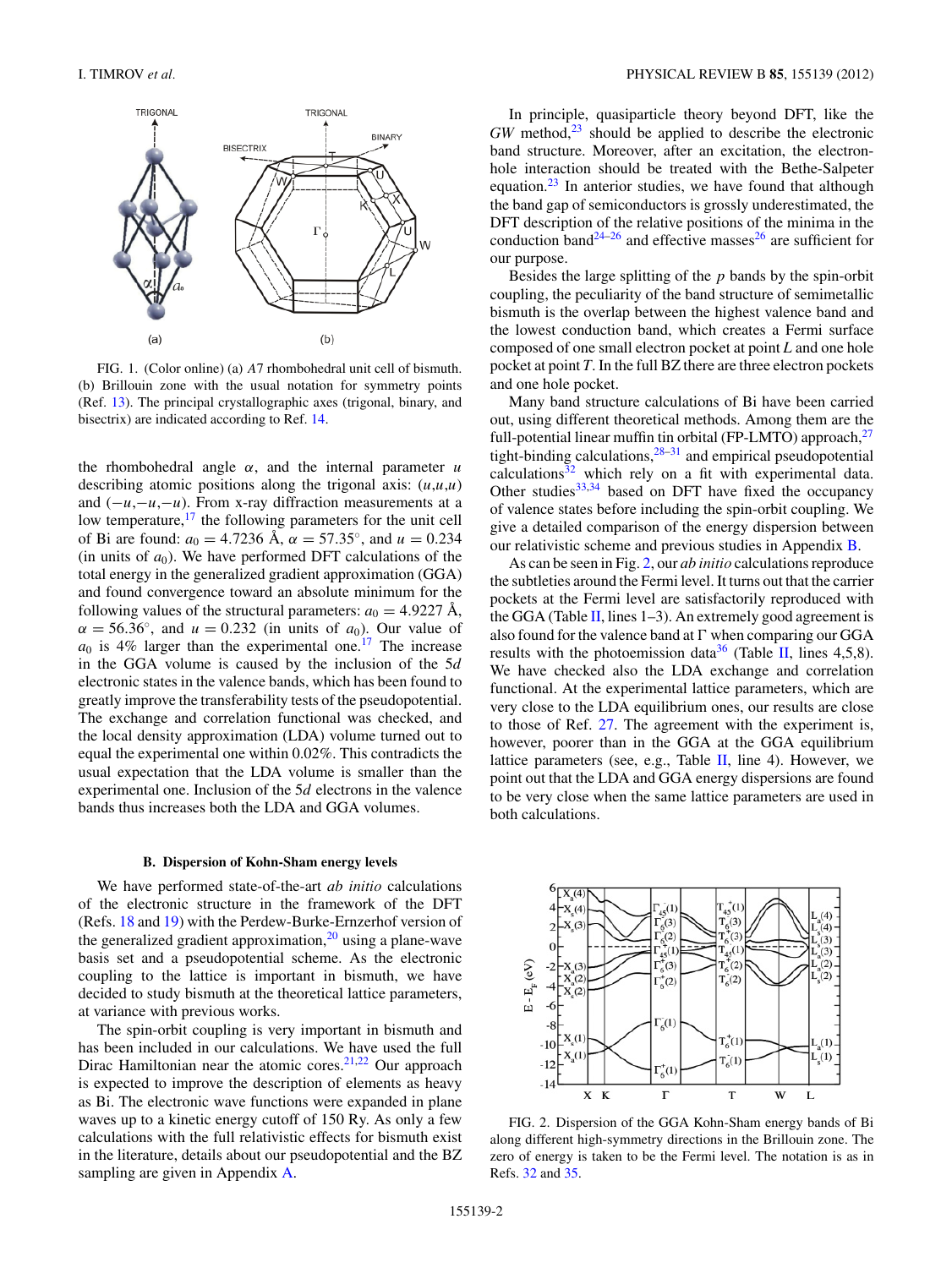### **III. EXPERIMENT**

# **A. Setup**

<span id="page-2-0"></span>The terahertz spectrometer is driven by a Ti:sapphire laser oscillator delivering 10-fs pulses at a 780-nm center wavelength. Part of the laser output is used to excite the sample with an incident fluence of about 10  $\mu$ J cm<sup>-2</sup>. The terahertz pulses are obtained from the residual 10% of the laser output by difference-frequency generation in a 90-*μ*m GaSe crystal. The time-dependent terahertz electric field is detected by electro-optic sampling using the 12-fs pulses of the seed laser and a 300- $\mu$ m-thick ZnTe crystal. As shown in Fig. 3, the terahertz pulses have a duration of 100 fs, covering a spectral range from 10 to 30 THz. The sample is a polycrystalline Bi film that was evaporated onto a diamond substrate. We have measured the terahertz electric field  $E(t)$ , transmitted through the sample in thermodynamic equilibrium at an ambient temperature. Repeating the measurement for different delays *τ* provides the change  $\Delta E(t, \tau)$  in the transmitted electric field induced by the pump pulse. Here *t* denotes the time of the terahertz pulse with respect to the field maximum at  $t = 0$ , and  $\tau$  is the pump-probe delay.

Typical terahertz waveforms are shown in Fig. 3. *E*(*t*) is the electric field transmitted through the unexcited bismuth film, and  $\Delta E(t, \tau)$  is the pump-induced change at time  $\tau = 100$  fs after the excitation. In addition, we have measured the electric field  $E_0(t)$  transmitted through the diamond substrate without the bismuth film (not shown). The incident and transmitted terahertz electric fields are Fourier transformed with respect to *t*, and the conductivity of the bismuth film is then obtained by inverting the Fresnel formulas.

In the limit of small film thickness, the dielectric function of bismuth reads

$$
\varepsilon(\omega) = \left(\frac{E_0(\omega)}{E(\omega)} - 1\right) \frac{c}{i\omega d}(n+1),\tag{1}
$$

and the pump-induced change of the dielectric function is

$$
\Delta \varepsilon(\omega, \tau) = \frac{\Delta E(\omega, \tau)}{E(\omega)} \frac{c}{i \omega d} \left( n + 1 + \frac{\omega d}{i c} \varepsilon(\omega) \right). \tag{2}
$$

Here *n* is the refractive index of the diamond substrate, *c* is the light velocity,  $d$  is the film thickness, and  $\omega$  is the frequency of the terahertz probe. We would like to point out that



FIG. 3. (Color online) The electric field transmitted through the unexcited bismuth film,  $E(t)$  (dark line), and the pump-induced change  $\Delta E(t, \tau)$  at  $\tau = 100$  fs (red line).



FIG. 4. (Color online) The equilibrium dielectric function *ε*(*ω*), measured as a function of frequency (circles) and the result of a fit with the Drude model (solid lines).

terahertz spectroscopy enables us to determine the dielectric properties of a material without relying on Kramers-Kronig relations.

#### **B. Dielectric properties at equilibrium**

Figure 4 shows the equilibrium dielectric function *ε*(*ω*) and the result of a fit obtained with the Drude model:

$$
\varepsilon(\omega) = -\frac{\omega_p^2}{\omega(\omega + i\gamma)} + \varepsilon_\infty.
$$
 (3)

We obtain as best-fitting values the plasma frequency  $\hbar \omega_p =$ 560 meV, scattering rate  $\hbar\gamma = 37$  meV, and  $\varepsilon_{\infty} = 100$ . The reasonably good fit achieved with the Drude model confirms that free carriers dominate  $\varepsilon(\omega)$  in the mid-infrared spectral region. In the framework of the linear response theory, the Drude response originates from intraband optical transitions, and the absorption of a photon is accompanied by the scattering of a charge carrier with impurities, phonons, or other charge carriers.<sup>37</sup> In principle, two additional effects may cause deviations from a simple Drude model. First, the interband optical transitions have an absorption onset at 67 meV (16 THz) and should induce additional absorption in the mid-infrared window. However, optical measurements on an extended energy range suggest that the contribution from this term is negligible.<sup>11</sup> Second, the coupling of single particles to plasmonic excitations results in a temperature-dependent plasmaronic absorption.<sup>11</sup> Within the extended Drude model, this many-body correction induces a strong dependence of the effective scattering rate on the probing frequency. In our films, this relative variation of the scattering rate is reduced by the presence of strong extrinsic scattering. As a consequence we could accurately reproduce the imaginary part of the dielectric function by a constant scattering rate. On the other hand, a nonresonant contribution to the real part of the dielectric function results in a frequency-independent offset *ε*∞. We note that the scattering rate and the plasma frequency obtained from the Drude model are larger than the values measured for single crystals of bismuth. According to Armitage *et al.*[12](#page-7-0) the plasma frequency and scattering rate of crystalline bismuth are 400 and 5 meV, respectively. We ascribe this discrepancy to the granular structure of our polycrystalline film. Due to the presence of metallic surface states, the grain boundaries enhance the density of electronic states at the Fermi level.<sup>10</sup>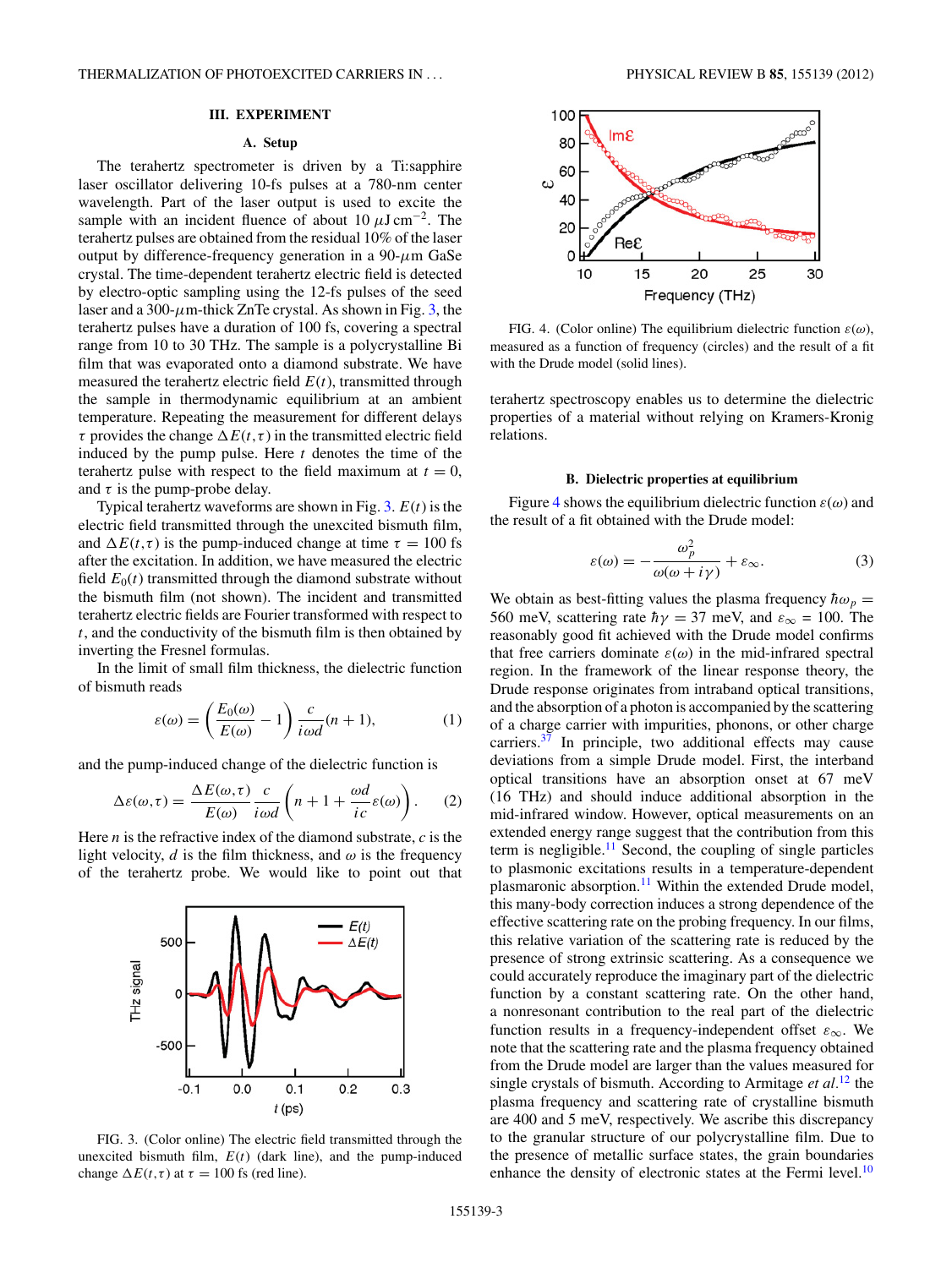<span id="page-3-0"></span>Moreover, the high concentration of scattering centers reduces the mean free path of the charge carriers down to 100 nm. Despite this fact, we expect all our findings on the charge carrier dynamics to be qualitatively valid also for bismuth single crystals.

#### **C. Dielectric properties in photoexcited bismuth**

The pump-induced change of the dielectric function at several delays is reported in Fig. 5. Since the Drude model accurately fits the experimental data, we conclude that the nonequilibrium distribution function of charge carriers also displays a free-carrier response. The large amplitude of the photoinduced signal is due to the relatively low density of electronic states at the Fermi level. As a consequence, the photoinduced redistribution of the occupation numbers leads



FIG. 5. (Color online) Pump-induced change of the dielectric function  $\Delta\varepsilon(\omega,\tau)$  at several pump-probe delays (circles). In each panel, the upper (lower) curve is the imaginary (real) part of the variation of the dielectric function. Fits obtained with the Drude model (solid lines) are superimposed onto the experimental data.

to a large increase in the number of conducting carriers. Note in Fig. 5 that the measured  $\Delta\varepsilon(\omega, \tau)$  first increases until about  $\tau = 1$  ps and afterward decreases for larger pump-probe delays. Such a nonmonotonic dynamics is not observed in other semimetals like graphite, $2$  which instead display a continuous decrease of the photoinduced signal. We verified that the temporal evolution of the terahertz signal does not show any sign of periodic oscillations due to the coherent  $A_{1g}$ mode. Usually, such a coherent phonon affects the optical spectral region by modulating the joint density of the electronic states and consequently can be observed in optical reflectivity experiments.<sup>[3,4](#page-7-0)</sup> Here, the lack of oscillations in the temporal evolution of the terahertz signal indicates that the transient change of the nuclear positions has a negligible effect on the photoinduced plasma frequency. Simple considerations of the magnitude of the lattice movement induced by our laser field support this conclusion. According to time-resolved x-ray experiments, a laser pulse of 3 mJ/cm<sup>2</sup> shifts the  $A_{1g}$  coordinate by 6 pm.<sup>[5](#page-7-0)</sup> Scaling this value with respect to the pump fluence of our experiment (10  $\mu$ J/cm<sup>2</sup>), we estimate a photoinduced displacement of 0.02 pm. Since the isothermal compressibility of bismuth is 0.0317 GPa−1, an applied pressure of 40 bar would induce a displacement of comparable amplitude. The direct comparison to the data of Armitage *et al.* suggests that such a pressure should change the plasma frequency by  $∼1$  meV.<sup>[12](#page-7-0)</sup> This indicates that the photoinduced activation of the *A*1*<sup>g</sup>* mode has minor effects on the plasma frequency. Instead, the terahertz response is strongly dominated by an  $\simeq$ 100 times larger increase of plasma frequency, which is induced by the nonequilibrium distribution of the photoexcited electrons.

In Figs.  $6(a)$  and  $6(b)$ , we show the evolution of the squared plasma frequency  $ω<sub>p</sub><sup>2</sup>$ , and of the Drude scattering rate *γ*,



FIG. 6. (Color online) (a) Squared plasma frequency as a function of the pump-probe delay (circles). The solid line superimposed onto the experimental data is the result of a fit based on Eq.  $(8)$ . (b) Drude scattering rate as a function of the pump-probe delay (circles) and exponential fit (dashed line).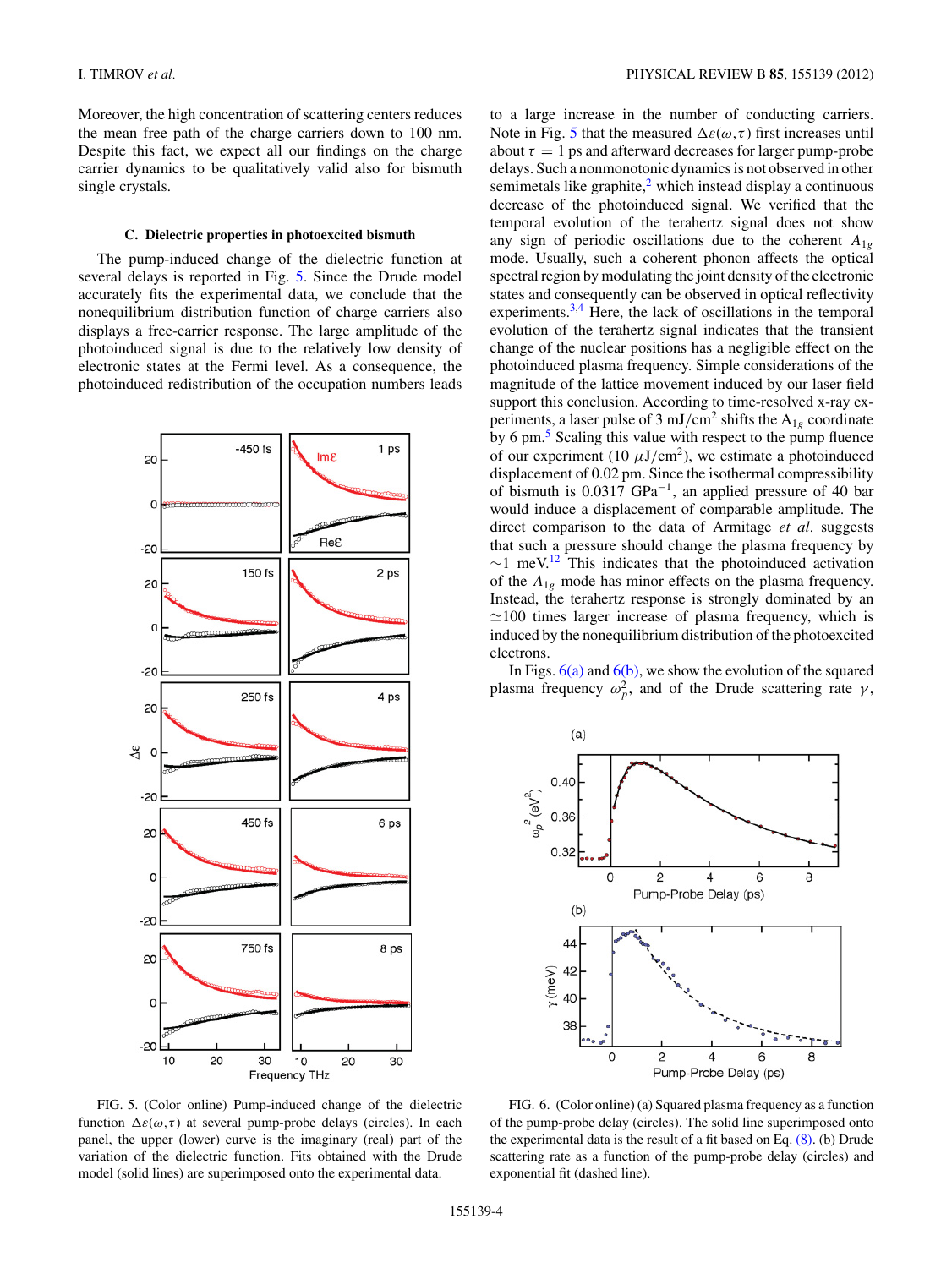<span id="page-4-0"></span>as a function of the pump-probe delay  $\tau$ . The value of the square of the plasma frequency is  $0.31 \text{ eV}^2$  at equilibrium and increases up to  $0.37$  eV<sup>2</sup> just after photoexcitation. It reaches the maximum value of  $0.42 \text{ eV}^2$  for a pump-probe delay of 1 ps, and decays exponentially at larger delays.

### **IV. DISCUSSION**

We attribute the nonmonotonic temporal evolution of the plasma frequency to the presence of local extrema with large effective masses in the electronic band structure of bismuth. While residing in these extrema, the trapped carriers barely respond to the terahertz field. Conversely, the energy states near the Fermi level  $E_F$  have high band velocities and strongly contribute to the Drude conductivity.

In the following, the existence of local extrema in the valence and conduction bands of bismuth will be checked with calculations within the DFT and GGA. In order to interpret our experimental findings, we have investigated the possible intermediate states of the electronic system after an optical excitation of 1.6 eV. As shown in Fig. 7, the direct optical transitions generated by the pump beam promote electrons to highly excited states. Due to carrier-carrier and carrier-phonon scattering, the excited electrons and holes redistribute their internal energy. We have found that the calculated effective mass of local extrema, and in particular of a local maximum at  $\Gamma$  in the valence band, is much larger than the optical mass of carriers near the Fermi level (near the *L* and *T* points). The decay out of this maximum is probably dominating the initial rise of the plasma frequency.

#### **A. Carrier mass in the valence and conduction bands**

As a true local (TL) maximum (minimum) we define the top (bottom) of a valley where the energy band is at an extremum along three principal axes. We have investigated the full BZ with the precision of  $\Delta k = 0.026(2\pi/a_0)$  and found six TL extrema involved in the photoexcitation process. Three of them are maxima, at the points  $\Gamma$ ,  $T$ , and  $L$ . The energy value of the maximum at *T* lies above the Fermi level, while maxima at  $\Gamma$  and  $L$  lie below the Fermi level. Two minima

 $\theta$ 

 $-0.5$ 

K

 $\Gamma$ 

 $E - E_v$  (eV)



T

W

L

 $\Gamma$ 

TABLE I. Effective mass tensor expressed in terms of the principal axes for the maxima and minima involved in the terahertz experiment.  $\langle m^* \rangle$  is the average effective mass defined as  $\langle m^* \rangle^{-1}$  =  $(m_1^{*-1} + m_2^{*-1} + m_3^{*-1})/3$ . The unit is the free-electron mass  $m_0$ .

|        | $m_1^*$ | $m^*_{2}$ | $m_3^*$ | $\langle m^* \rangle$ |
|--------|---------|-----------|---------|-----------------------|
|        |         | Maxima    |         |                       |
| F      | 48.1    | 48.1      | 8.1     | 18.1                  |
| $\tau$ | 0.06    | 0.06      | 0.85    | 0.08                  |
| L      | 0.003   | 0.27      | 0.005   | 0.006                 |
|        |         | Minima    |         |                       |
| $T-T$  | 0.14    | 0.14      | 1.50    | 0.20                  |
| $T-W$  | 0.94    | 0.04      | 2.44    | 0.11                  |
| L      | 0.003   | 0.29      | 0.005   | 0.006                 |

lie above the Fermi level, in the lowest conduction band along high-symmetry directions, close to the *T* point (their positions are given in Ref. [38\)](#page-7-0). The remaining minimum lies at the *L* point, below the Fermi level. These six extrema are indicated in Fig. 7 by black arrows. Their effective mass tensors have been computed as  $[m^{*-1}(\mathbf{k})]_{ij} = \hbar^{-2} \partial^2 E(\mathbf{k}) / (\partial k_i \partial k_j), i, j = \overline{1,3}$ , and the values are reported in Table I. The effective masses of the hole pocket at the *T* point and of the electron pockets at *L* points are in good agreement with those in Refs. [31](#page-7-0) and [39–41.](#page-7-0)

The average mass of the maximum at  $\Gamma$  is strikingly large,  $\langle m_h^* \rangle = 18.1 m_0$ , where *h* stands for heavy carriers, and is approximatively two orders of magnitude larger than the average effective masses at the other extrema (Table I). The existence of the maximum at  $\Gamma$  turns out to be robust: for instance, when evaluated at a hydrostatic pressure of 10 kbar, the extremum is still located at the  $\Gamma$  point, and the value of the average effective mass is larger  $(64m<sub>0</sub>)$ .

We have also computed the optical masses of carriers probed in our experiment at the *L* and *T* points,  $m_l^{op}$ (*l* stands for light carriers). We have obtained the optical mass by calculating independently within the DFT the number of pump-induced carriers  $\Delta n_l$  and the change in the plasma frequency  $\Delta \omega_p^2$  due to the photoexcitation. Then the relationship between these two quantities is obtained by applying the Drude law. We recall that the number of pump-induced carriers and the change in the plasma frequency at the *L* (*T*) point read

$$
\Delta n_l(T) = \int g(E)|f(E,T_0) - f(E,T)|dE, \qquad (4)
$$

$$
\Delta \omega_p^2(T) = 4\pi e^2 v_F^2 \int g(E) [f'(E, T_0) - f'(E, T)] dE, \quad (5)
$$

where  $g(E)$  is the density of carrier states restricted to the region in reciprocal space around the  $L(T)$  point,  $f(E,T)$ is the Fermi-Dirac distribution at the electronic temperature  $T$ ,  $f'(E,T)$  is its derivative with respect to  $E$  at the electronic temperature *T*,  $T_0 = 300$  K is the temperature in our experiments, and  $v_F$  is the Fermi velocity of light carriers. Our determination of the plasma frequency agrees with that of Ref. [42](#page-7-0) but for the fact that we calculate it at a finite temperature. We defer the description of details of the computation of  $m_l^{op}$  to a separate presentation. We have found the following values:  $m_l^{op}(\mathbf{T}) \approx 0.2 m_0$  for the carrier mass at *T*, and  $m_l^{op}$  (L)  $\approx 0.05 m_0$  for the carrier mass at *L*. These optical masses are much smaller than the average effective masses of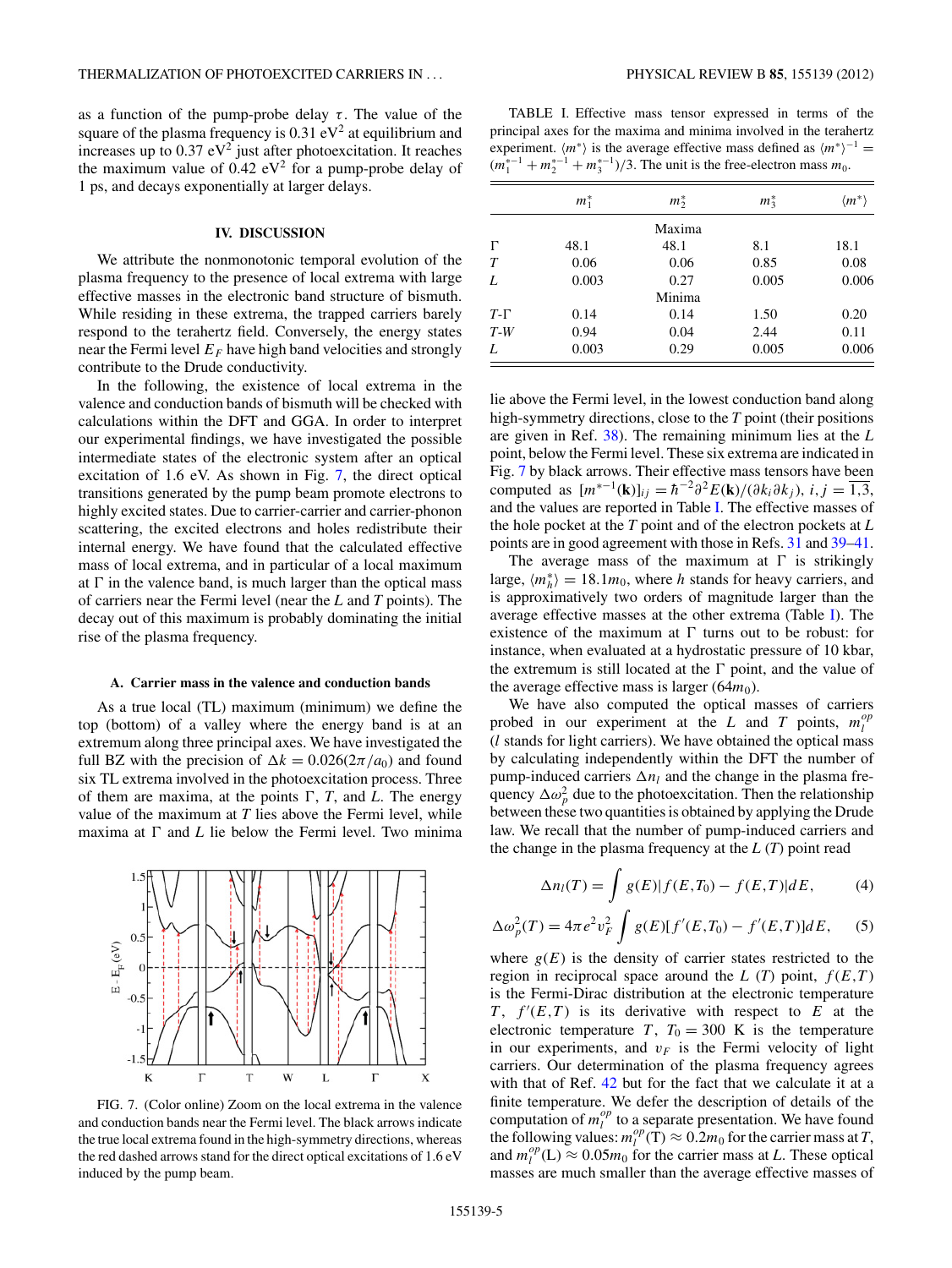<span id="page-5-0"></span>holes at the local maximum in the valence band at  $\Gamma$ . The latter thus acts as a reservoir for the holes and slows down the hole thermalization process.

### **B. Temporal evolution of the plasma frequency**

Our DFT calculations confirm the conjecture that light carriers at the Fermi level, at the *T* and *L* points, strongly dominate the terahertz response. Instead, the local extrema, in particular the maximum at  $\Gamma$ , act as reservoirs of heavy carriers where they spend a fraction of a picosecond before relaxing to the Fermi level. As a consequence, we expect that two characteristic time scales determine the temporal evolution of the photoexcited carriers: (a) the holes residing in the local maximum decay into higher-energy states near the *T* point with a rate  $1/\tau_h$  and (b) the electron-hole plasma at the Fermi level recombines with a rate  $1/\tau_l$ .

The simplest model accounting for such a dynamics is described by the rate equations

$$
\frac{\partial n_h}{\partial t} = -\frac{n_h}{\tau_h},\tag{6}
$$

$$
\frac{\partial \Delta n_l}{\partial t} = -\frac{\Delta n_l}{\tau_l} + \frac{\lambda n_h}{\tau_h},\tag{7}
$$

of which the solution is

$$
\Delta n_l(t) = \left(\Delta n_l^0 - \frac{\lambda n_h^0}{\tau_h/\tau_l - 1}\right) e^{-t/\tau_l} + \frac{\lambda n_h^0}{\tau_h/\tau_l - 1} e^{-t/\tau_h}.
$$
 (8)

Here  $n_h(t)$  is the number of heavy carriers in the local extrema,  $\Delta n_l(t)$  is the change of the number of light carriers near the Fermi level, and  $n_h^0$  and  $\Delta n_l^0$  are the values of  $n_h(t)$  and  $\Delta n_l(t)$  just after photoexcitation, respectively. The parameter *λ* is the carrier multiplication factor accounting for secondary electron-hole pairs generated by impact ionization.<sup>[43,44](#page-7-0)</sup> In our experiment, we only probe  $\Delta n_l(t)$ , which is proportional to the pump-induced change in the plasma frequency squared,  $\Delta \omega_p^2(t)$ . We show in Fig. [6\(a\)](#page-3-0) the curve obtained with the best-fitting parameters  $\tau_h = 0.6 \pm 0.1$  ps,  $\tau_l = 4.0 \pm 0.5$  ps, and  $\lambda n_h^0 / \Delta n_l^0 = 2.24 \pm 0.5$ . The value of  $\lambda$  depends on the relative weights of impact ionization, Auger recombination, and carrier-phonon scattering. If the photoexcited carriers decayed solely by phonon emission, the number of carriers would be conserved. On the other hand, the carrier multiplication factor should be larger than 1 when the carrier-carrier interaction dominates the thermalization process. Simulations on photoexcited graphene, $43$  and experiments on PbSe, $44$ suggest that  $1 < \lambda < 2$  for an excitation with photon energy of 1.5 eV. According to this estimation, a consistent fraction of the holes created during photoexcitation of bismuth populates the local extrema soon after the photoexcitation.

The reported time scale of  $\tau_h = 0.6$  ps is comparable to the electron-phonon intervalley scattering time observed in semiconductors.<sup>25,45–47</sup> Note that the recombination of the electron-hole plasma at the *T* and *L* points is a slower process  $(\tau_l = 4 \text{ ps})$ . A similar time scale has also been observed in the recovery time of transient conductivity.<sup>4</sup> Such an inefficient cooling of the plasma is due to the semimetallic density of states, which reduces the number of final states available for the electron-phonon and hole-phonon scattering.

We show in Fig.  $6(b)$  the result of the fit of the Drude scattering rate  $\gamma$  as a function of the pump-probe delay. The sudden increase of  $\gamma$  in the photoexcited state is due to the larger phase space that becomes available for scattering events. Note that  $\gamma$  slightly increases during the first picosecond, and decreases exponentially at longer delays with a time constant of 2.6 ps. It follows that the scattering rate decreases almost twice as fast as the carrier density. On the other hand, we notice that the carrier scattering is dominated by the large defect concentration in our polycrystalline films. Further experiments on high-quality single crystals would be necessary in order to observe the behavior of the intrinsic scattering channels.

# **V. CONCLUSIONS**

Our time-resolved terahertz experiment and *from-firstprinciples* calculations provide insights into the carrier distribution function soon after photoexcitation in bismuth. It follows that most of the primary holes spend several hundreds of femtoseconds in the local extremum at  $\Gamma$  of the band structure. The calculated effective mass of that maximum,  $\langle m_h^* \rangle = 18.1 m_0$ , is much larger than the optical mass of carriers near the Fermi level. The decay of such heavy holes to states close to the Fermi level takes place with an inverse rate of 0.6 ps. Such a decay mechanism is similar to the intervalley scattering observed in many semiconductors. As a consequence, the complete thermalization of the electron-hole plasma takes place on a time scale larger than a phonon period. This result should be taken into account in models that attempt a description of the coherent phonon generation and phonon softening in photoexcited bismuth. Finally, we would like to point out that our experiments have been carried out in the regime of low excitation densities ( $\approx 10^{-4}$  electrons per unit cell). Since we expect the dynamics of electrons to be fluence dependent, further investigations at higher excitation densities would be necessary to reproduce the conditions employed in time-resolved x-ray diffraction and time-resolved photoemission experiments.

### **ACKNOWLEDGMENTS**

We thank T. Cornelius for providing us with bismuth samples that were useful for the experiment. The calculations were performed using the QUANTUM ESPRESSO package.<sup>48</sup> The pseudopotential was generated with the help of A. Dal Corso, with the ATOMIC code in the QUANTUM ESPRESSO package. Figure [1](#page-1-0) was produced using XCRYSDEN.<sup>[49](#page-7-0)</sup> We thank A. Dal Corso, B. Arnaud, A. Gellé, and J. Sjakste for fruitful discussions. Support from the ANR (Project No. PNANO ACCATTONE) and from DGA are gratefully acknowledged. Computer time was granted by GENCI (Project No. 2210).

# **APPENDIX A: COMPUTATIONAL DETAILS**

We have generated a fully relativistic norm-conserving pseudopotential (PP) in a separable form,<sup>50</sup> using the Troullier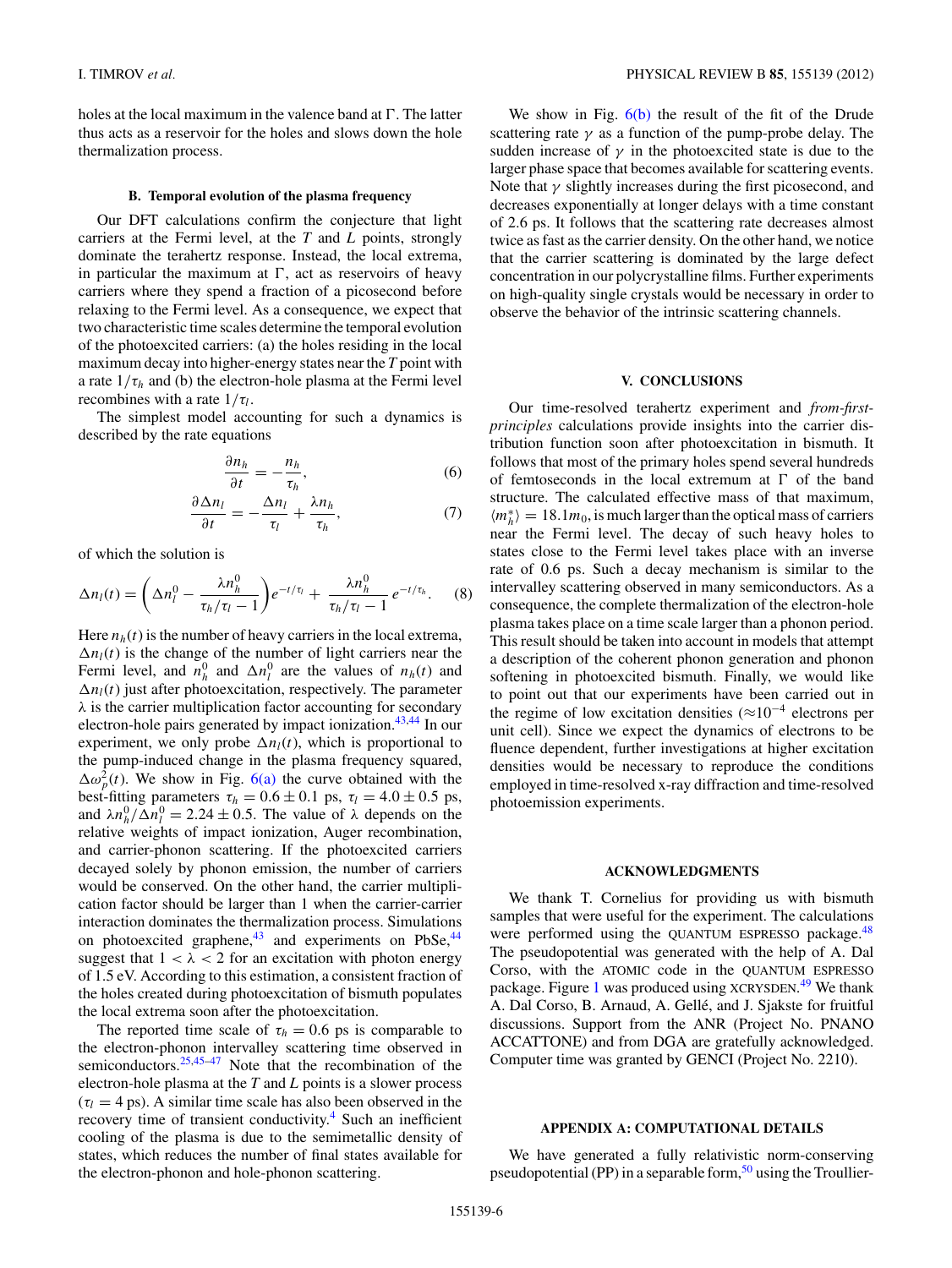<span id="page-6-0"></span>Martins method.<sup>[51](#page-7-0)</sup> The spin-orbit coupling arises in the  $\mathbf{L} \cdot \mathbf{S}$ form.<sup>[52](#page-7-0)</sup> The external electron configuration of Bi is  $6s^26p^3$ , plus a complete 5*d* shell. These *s* and *p* levels form energy bands in the solid, while the other *d*-electron and core-electron energy levels remain practically unchanged. Nevertheless, we have included *d* levels in the valence bands (as in Ref. [53,](#page-7-0) and at variance with Ref. [34\)](#page-7-0), because of its influence on the exchange energy, which shows up in the transferability tests of the pseudopotential. The tests of transferability of the pseudopotential are remarkably improved when 5*d* states are included in the valence bands.

The electronic configuration of the neutral atom  $[Xe]4f^{14}5d^{10}6s^26p^3$ , has been chosen as the reference for our PP. The 5*d*, 6*s*, and 6*p* pseudopotentials have been set up with matching radii of 1.88, 1.79, and 2.30 a.u., respectively, and the PP of unoccupied 5*f* levels with a 2.41 a.u. matching radius. In the solid, the *s* channel has been chosen to be the local part of the PP. No ghost states have been detected.

The calculations have been converged with respect to all of the parameters, and special attention has been paid to the BZ sampling. The self-consistent Kohn-Sham potential, the dispersion of the Kohn-Sham energy levels, and the carrier masses have been calculated with a  $20 \times 20 \times 20$  k-point mesh centered at the  $\Gamma$  point, yielding 781 **k** points in the irreducible part of the BZ. We have used the Methfessel-Paxton smearing method<sup>54</sup> with a broadening parameter  $\sigma$  equal to 0.02 Ry. Special attention has been paid to the convergence of the Fermi energy: it has been obtained independently by a calculation with the improved tetrahedron method of Ref. [55](#page-7-0) with a  $50 \times 50 \times 50$  k-point mesh centered at the  $\Gamma$  point, and the energy levels of the lowest 5*d* state have been aligned in the two calculations. A precision of  $\pm$ 5 meV on  $E_F$  has been achieved.

### **APPENDIX B: KOHN-SHAM ENERGY BANDS**

With our pseudopotential, we have performed *ab initio* calculation of the dispersion of Kohn-Sham eigenvalues at the theoretical lattice parameters, at variance with the calculations of Refs. [34](#page-7-0) and [27.](#page-7-0) Details of the band structure around the Fermi levels are subtle: we have found that without spin-orbit coupling, the hole pocket would not be present at the *T* point, confirming Ref. [34.](#page-7-0)

In Table  $II$ , we report the values of characteristic energy levels obtained with our pseudopotential, the FP-LMTO method, $^{27}$  $^{27}$  $^{27}$  the tight-binding methods, $^{31}$  the DFT approach,  $^{33,34}$  $^{33,34}$  $^{33,34}$ and experiments. To summarize, we have obtained the following values:

(i) the energy difference of the two highest occupied bands at the *L* point,  $E[L_a(3)] - E[L_s(3)] = -24$  meV (Table II, line 1);

(ii) the energy difference of the two lowest unoccupied bands at the *T* point,  $E[T_6^+(3)] - E[T_{45}^-(1)] = 326$  meV (Table  $II$ , line 2);

(iii) the overlap energy  $E[T_{45}^{-}(1)] - E[L_s(3)] = 188 \text{ meV}$ between the top of the band crossing the Fermi level (BCFL) at the *T* point and the bottom of the BCFL at the *L* point (Table II, line 3);

(iv) energy levels at the  $\Gamma$  and  $T$  points that are in remarkable agreement with the photoemission experiment of Ref. [36](#page-7-0) (Table II, lines  $4,5,8$ ).

Our value of the overlap energy is somewhat overestimated (Table II, line 3). The quasiparticle theory should be applied to describe energy differences between occupied and unoccupied levels. We point out that none of the calculations of Refs. [31,](#page-7-0) [33,](#page-7-0) and [34](#page-7-0) includes spin-orbit coupling self-consistently. The accuracy of our calculation shown in Table II is sufficient for our purpose.

TABLE II. Energy levels (eV) as obtained in this work in the GGA, in other calculations (Refs. [27,](#page-7-0) [31,](#page-7-0) and [34\)](#page-7-0) and in experiments (Refs. [31](#page-7-0) and [36\)](#page-7-0).

| Band energy                              | This<br>work |                  | Theory            |                  |                  | Expt.             |
|------------------------------------------|--------------|------------------|-------------------|------------------|------------------|-------------------|
|                                          |              | Ref <sup>a</sup> | Ref. <sup>b</sup> | Ref <sup>c</sup> | Ref <sup>d</sup> | Ref <sup>e</sup>  |
| $L_a(3) - L_s(3)$                        | $-0.024$     |                  | $-0.262$          | $-0.014$         |                  | $-0.011 - -0.015$ |
| $T_6^+(3) - T_{45}^-(1)$                 | 0.326        |                  | 0.467             | 0.370            |                  | $0.18 - 0.41$     |
| $T_{45}^{-}(1)-L_{s}(3)$                 | 0.188        | 0.163            | 0.041             | 0.038            |                  | $0.036 - 0.039$   |
| $\Gamma_6^{-}(1) - \Gamma_6^{+}(1)$      | 4.82         | 5.61             | 5.73              | 5.91             | 4.7              | 5.9               |
| $\Gamma_{45}^{+}(1) - \Gamma_{6}^{+}(3)$ | 0.25         | 0.23             | 0.19              | 0.31             | 0.35             |                   |
| $\Gamma_6^{-}(2) - \Gamma_{45}^{+}(1)$   | 1.11         |                  | 1.72              | 1.07             |                  | $0.72 - 0.81$     |
| $\Gamma_6^{-}(2) - \Gamma_6^{+}(3)$      | 1.35         |                  | 1.91              | 1.37             |                  | $0.65 - 0.71$     |
| $T_6^+(1) - T_6^-(1)$                    | 2.01         | 1.94             | 1.88              | 1.11             | 1.9              | 1.18              |
| $T_6^+(2) - T_{45}^-(1)$                 | $-1.52$      | $-2.08$          | $-1.30$           | $-1.13$          |                  |                   |
| $T_6^-(3) - T_{45}^-(1)$                 | 0.94         |                  | 1.09              | 0.94             |                  | $0.80 - 0.88$     |
| $L_a(1) - L_s(1)$                        | 0.67         |                  | 0.72              | 0.36             |                  |                   |
| $L_a(2) - L_s(3)$                        | $-1.86$      |                  | $-1.97$           | $-1.64$          |                  | $-1.92 - -2.10$   |
| $L_s(4) - L_a(3)$                        | 1.00         |                  | 1.04              | 0.84             |                  | $1.05 - 1.15$     |
| $L_s(4) - L_s(3)$                        | 0.97         |                  | 0.78              | 0.83             |                  |                   |

a Shick *et al.*, Ref. [27.](#page-7-0)

<sup>b</sup>Gonze *et al.*, Ref. [34,](#page-7-0) cited in Ref. [30.](#page-7-0)

c Liu *et al.*, Ref. [31.](#page-7-0)

dFrom Ref. [36.](#page-7-0) Accuracy on one single level was 0*.*25 eV.

e From Table IV of Ref. [31.](#page-7-0)